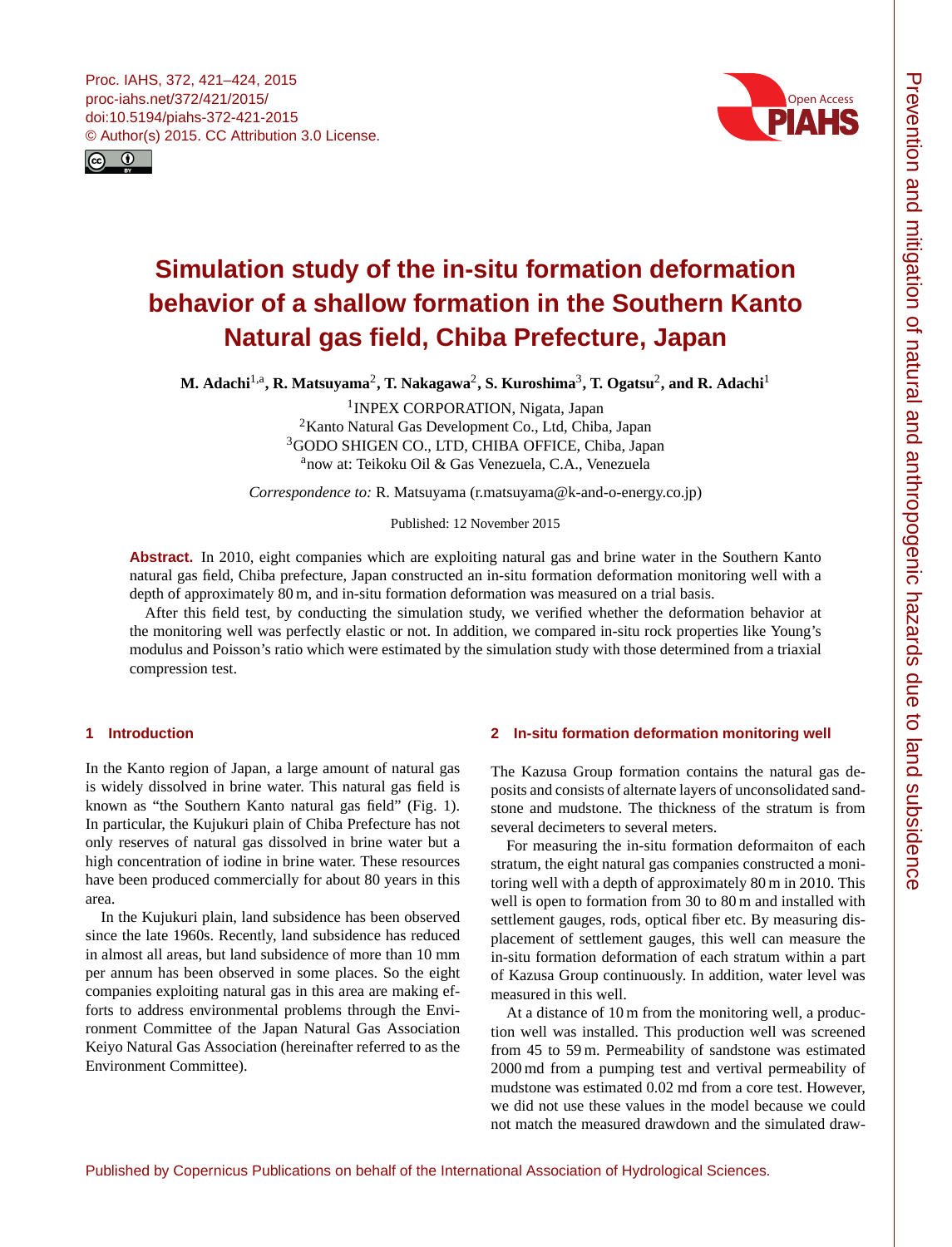

**Figure 1.** The Southern Kanto gas field.



**Figure 2.** Formation deformation monitoring system (revised Murai et al., 2013).

down. Groundwater was pumped from 10 November 2010 to 16 December 2010 while vertical deformation of the formation was monitored. Figure 2 shows formation deformation monitoring system. Figure 3 shows the pump flow rate and bottom hole pressure at 55 m of each well.

## **3 Purposes of simulation study**

We verified formation deformation behavior measured at the in-situ formation deformation monitoring well with a simulator. Purposes of this study are as follows:



**Figure 3.** Pump flow rate and bottom hole pressure of each well.

- **–** To confirm whether formation deformation behavior measured at the monitoring well can be explained by elasitc deformation simulated with a perfectly elastic model.
- **–** To determine whether deformation properties estimated from the simulation and properties measured by a core test are consistent.

#### **4 Settings of simulation model**

Formation deformation behavior can be simulated with STARS provided by Computer Modelling Group Ltd. (CMG). STARS is a 3-D oil simulator using FDM in flow analysis and FEM in stress-strain analysis. Flow-deformation analysis is coupled. And it can simulate elastic deformation and elasto-plasticity deformation.

One production well and one monitoring well are located at the center of the simulation model (Fig. 4). The distance between two wells is about 10 m. In addition, the aquifer system in Kazusa Group is simulated as confined flow in this model. Figure 5 shows the grid setting for  $z$  axis. This model has 9 layers. Water is produced only from the aquifer represented by layer 9 in the model. The intervals of in-situ deformation monitoring are represented by layer 3  $\sim$  layer 7 in the model. Table 1 gives settings for this simulation. Young's modulus and Poisson's ratio are history matching parameters.

#### **5 Results of simulation study**

Figure 6 shows measured and simulated drawdown of each well. Figure 7 shows the measured and simulated vertical deformation of each layer. Red circles highlight mechanical errors in measurements. In-situ deformation behavior measured at the monitoring well was reasonably simulated using a perfectly elastic model. However, Young's modulus values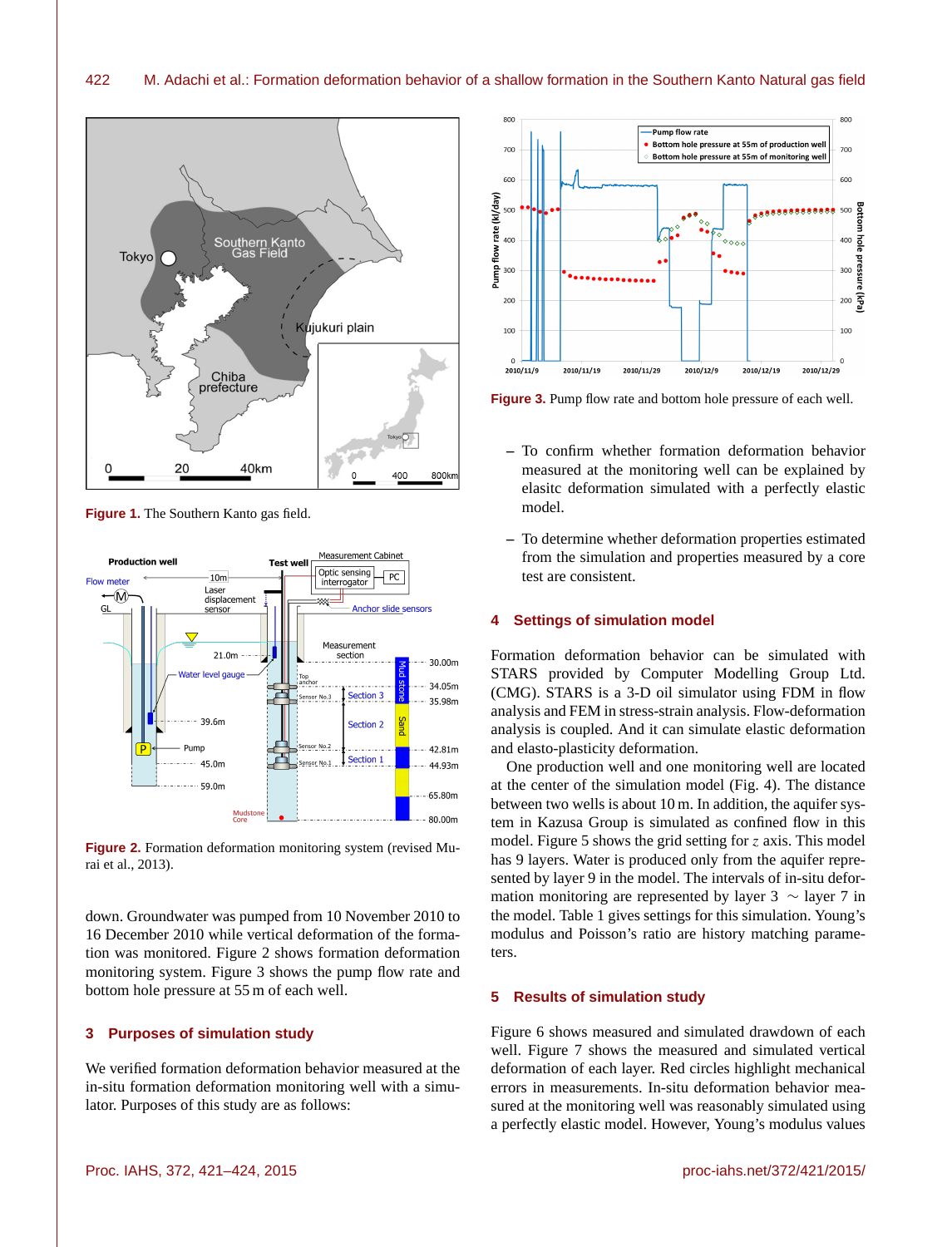**Table 1.** Simulation settings.

| Number of wells | Production well<br>Monitoring well |                                                        |                             |
|-----------------|------------------------------------|--------------------------------------------------------|-----------------------------|
| Model size      | X<br>Y<br>Z                        | $10000 \,\mathrm{m}$<br>$10000 \,\mathrm{m}$<br>65.8 m |                             |
| Porosity        | Mudstone                           | 0.45                                                   | From core test at this well |
|                 | Sandstone                          | 0.40                                                   | Estimate from other wells   |
| Permeability    | Mudstone                           | $10 \text{ md}$                                        | From history matching       |
|                 | Sandstone                          | 1700 md                                                | From history matching       |



**Figure 4.** Model gridding  $(x - y)$  plane).



**Figure 5.** Model gridding (z axis).

estimated from the simulation were smaller than that determined from a triaxial compression test. On the other hand, estimated values of Poisson's ratios were fairly consistent with



**Figure 6.** Simulated and measured drawdown.

the value determined from the core test. Because the in-situ drainage condition is strongly affected by the stress-strain response. The differences between the simulated response and the measured response from the core test are attributed to differences in drainage conditions.

Previous core tests show Young's modulus of sandstones and mudstones are equivalent. But the core test in this study was done on a core sampled from mudstone because the sandstones in the shallow formation were too fragile. Therefore, Young's modulus of sandstones and mudstones were assumed to be equivalent in this simulation model. In order to more accurately simulate the in-situ deformation behavior, given that one of either the Young's modulus or Poisson's ratio parameters are equivalent for sandstone and mudstone, then values of the other parameter should be different for sandstones and mudstones.

Measurements of these parameters (Young's modulus and Poisson's ratio) are needed for both sandstones and mudstones.